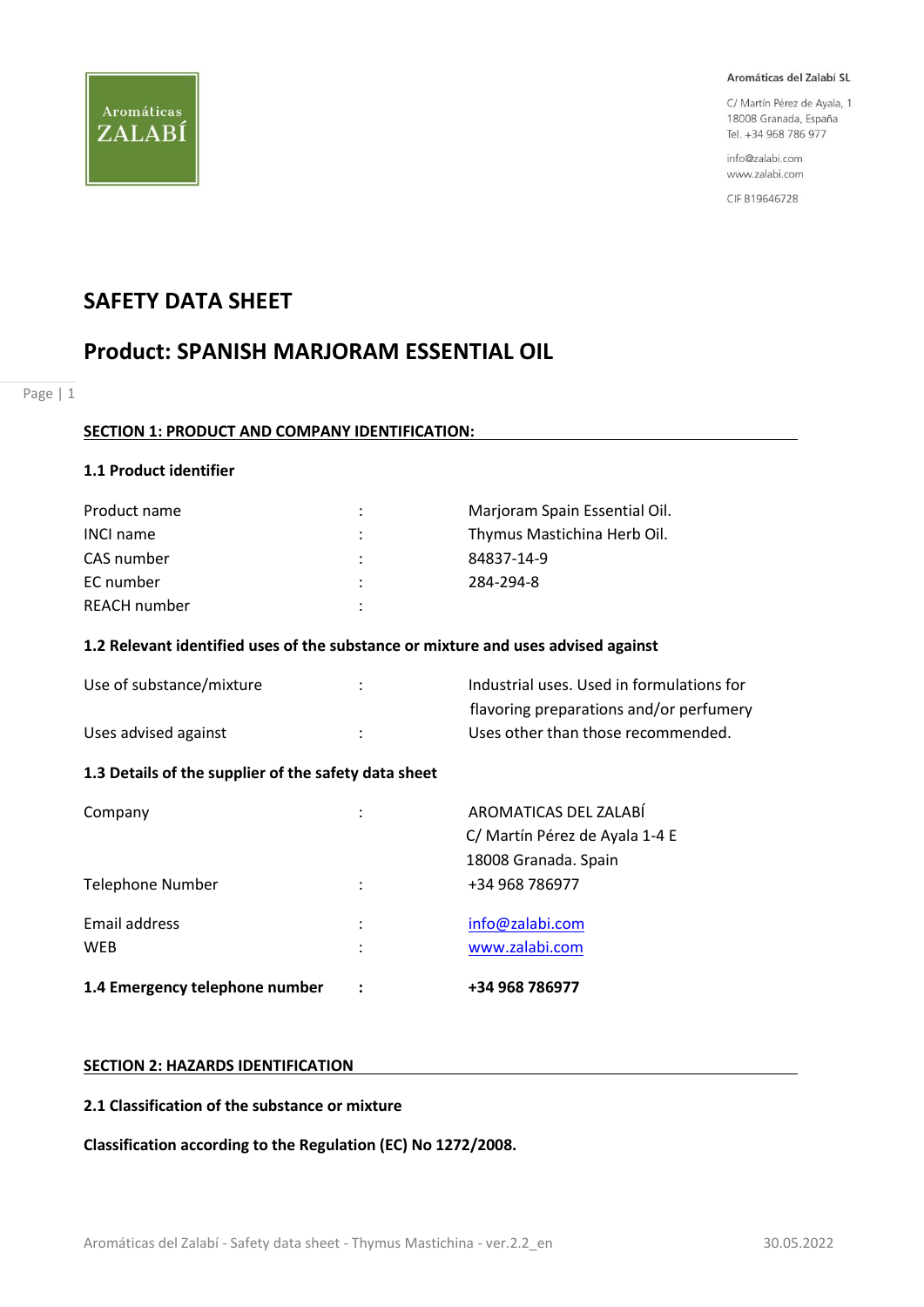C/ Martín Pérez de Ayala, 1 18008 Granada, España Tel. +34 968 786 977

info@zalabi.com www.zalabi.com

CIF B19646728

Page | 2 Eye irritation, Hazard Category 2 Skin irritation, Hazard Category 2 H315: Causes skin irritation. Skin Sensitization, Hazard Category 1 H317: May cause an allergic skin reaction.

**Aromáticas** 

ZALABÍ

# Flammable liquids, Hazard Category 3 H226: Flammable liquid and vapor. Aspiration hazard, Hazard Category 1 H304: May be fatal if swallowed and enters airways.

- H319: Causes serious eye irritation.
- Chronic aquatic Hazard, Category 2 H411: Toxic to aquatic life with long lasting effects.

## **2.2 Label elements - Labelling (REGULATION (EC) No 1272/2008)**

| Hazard pictograms        |                                                                                                                                                                                                                                                                                                                                                              |
|--------------------------|--------------------------------------------------------------------------------------------------------------------------------------------------------------------------------------------------------------------------------------------------------------------------------------------------------------------------------------------------------------|
| Signal word              | <b>DANGER</b>                                                                                                                                                                                                                                                                                                                                                |
| <b>Hazard statements</b> | H226: Flammable liquid and vapor.<br>H304: May be fatal if swallowed and enters airways.<br>H315: Causes skin irritation.<br>H317: May cause an allergic skin reaction.<br>H319: Causes serious eye irritation.<br>H411: Toxic to aquatic life with long lasting effects.                                                                                    |
| Precautionary statements | <b>Prevention:</b><br>P210: Keep away from heat, hot surfaces, sparks,<br>open flames and other ignition sources. No smoking.<br>P261: Avoid breathing dust/ fume/ gas/ mist/<br>vapors/ spray.<br>P273: Avoid release to the environment.<br>P280: Wear protective gloves/ protective clothing/<br>eye protection/ face protection.                         |
|                          | <b>Response:</b><br>P305 + P351 + P338 + P310: If in eyes: Rinse<br>cautiously with water for several minutes.<br>P301 + P310: If swallowed: Immediately call a<br>poison center/doctor.<br>P331: Do NOT induce vomiting.<br>P370 + P378: In case of fire: Use dry sand, dry<br>chemical or alcohol-resistant foam to extinguish.<br>P391: Collect spillage. |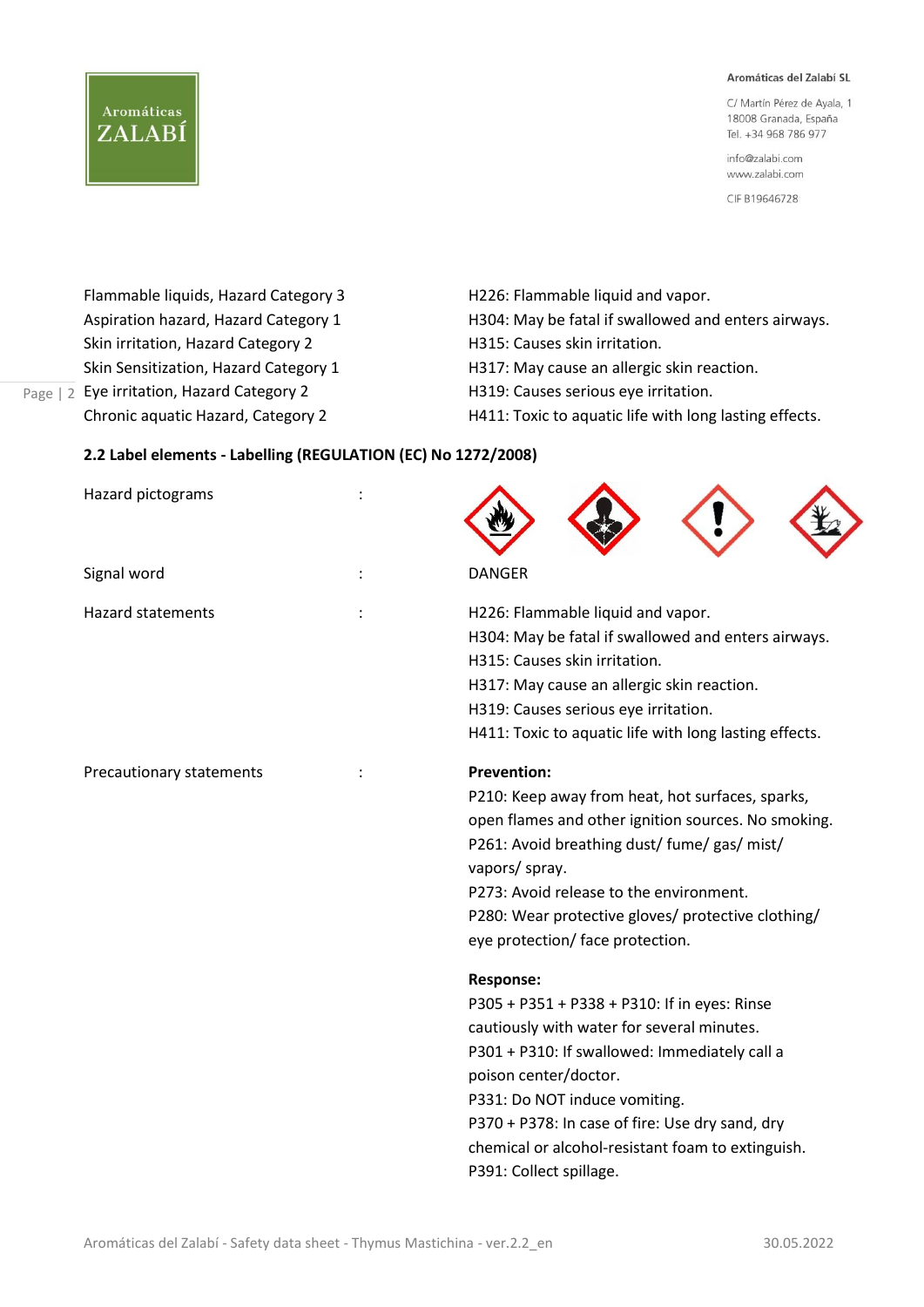C/ Martín Pérez de Ayala, 1 18008 Granada, España Tel. +34 968 786 977

info@zalabi.com www.zalabi.com

CIF B19646728

**Aromáticas** ZALABÍ

Hazardous components which must be listed on the label:

- 1,8 Cineol
- Cis Ocimene
- Page | 3
- β Pinene

α - Pinene

Linalyl acetate

Geraniol

Caryophyllene

Camphor

**Citral** 

Citronellol

Geranyl Acetate

## **2.3 Other hazards**

This substance/mixture contains no components considered to be either persistent, bio accumulative and toxic (PBT), or very persistent and very bio accumulative (vPvB) at levels of 0.1% or higher.

#### **SECTION 3: COMPOSITION / INFORMATION ON INGREDIENTS**

#### **3.1 Substances** UVCB

(Substance of Unknown or Variable composition, Complex reaction products or Biological materials).

#### **Hazardous components:**

| Chemical name | <b>Identifier</b> | Concentration<br>(% w/w) | Classification                    |
|---------------|-------------------|--------------------------|-----------------------------------|
| 1,8-cineol    | CAS-No.: 470-82-6 | $30 - 68$                | Flam. Liq. 3; H226 Skin Sens.     |
|               | EC-No.: 207-431-5 |                          | 1; H317                           |
| Linalool      | CAS-No.: 78-70-6  | $3 - 48$                 | Skin Irrit. 2; H315 Eye Irrit. 2; |
|               | EC-No.: 201-134-4 |                          | H319 Skin Sens. 1B; H317          |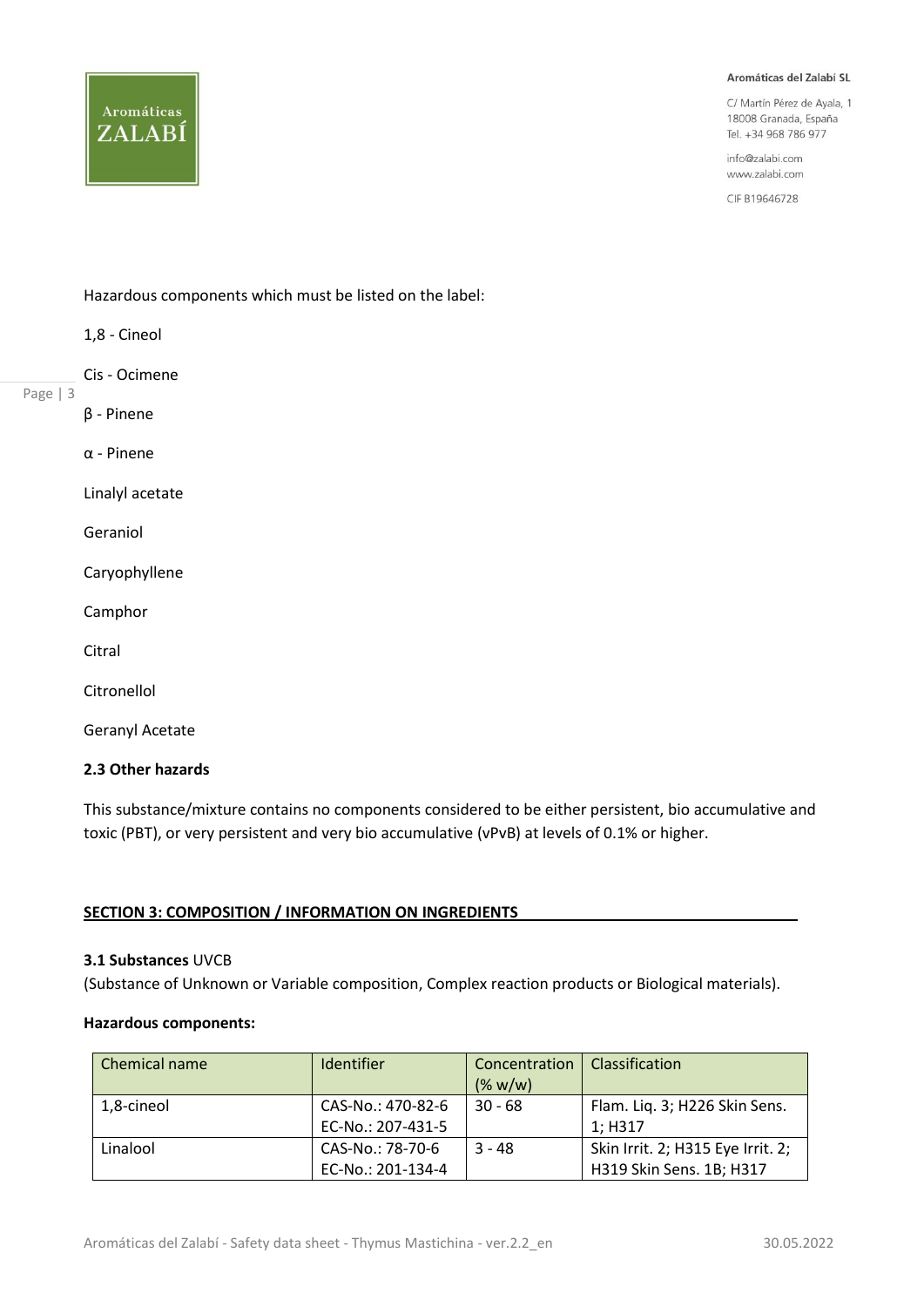

C/ Martín Pérez de Ayala, 1 18008 Granada, España Tel. +34 968 786 977

info@zalabi.com www.zalabi.com

CIF B19646728

| Cis - Ocimene                 | CAS-No.: 5989-27-5  | $2,5 - 10$  | Flam. Liq. 3; H226 Skin Irrit. 2; |
|-------------------------------|---------------------|-------------|-----------------------------------|
|                               | EC-No.: 227-813-5   |             | H315 Skin Sens. 1; H317           |
|                               |                     |             | Aquatic Acute 1; H400             |
|                               |                     |             | Aquatic Chronic 1; H410           |
| $\beta$ - Pinene              | CAS-No.: 127-91-3   | $2 - 5$     | Flam. Liq. 3; H226 Skin Irrit. 2; |
|                               | EC-No.: 204-872-5   |             | H315 Skin Sens. 1; H317 Asp.      |
|                               |                     |             | Tox. 1; H304 Aquatic Acute 1;     |
|                               |                     |             | H400 Aquatic Chronic 1; H410      |
| p-menth-1-en-8-ol             | CAS-No.: 98-55-5    | $1 - 5$     | Skin Irrit. 2; H315 Eye Irrit. 2; |
| $(\alpha$ - Terpineol)        | EC-No.: 202-680-6   |             | H319                              |
| $\alpha$ - Pinene             | CAS-No.: 80-56-8    | $1 - 4,5$   | Flam. Liq. 3; H226 Skin Irrit. 2; |
|                               | EC-No.: 201-291-9   |             | H315 Skin Sens. 1; H317 Asp.      |
|                               |                     |             | Tox. 1; H304 Aquatic Acute 1;     |
|                               |                     |             | H400 Aquatic Chronic 1; H410      |
| thuj-4(10)-ene (sabinene)     | CAS-No.: 3387-41-5  | $1 - 10$    | Flam. Lig. 3; H226                |
|                               | EC-No.: 222-212-4   |             |                                   |
| Linalyl acetate               | CAS-No.: 115-95-7   | $0,2 - 4$   | Skin Irrit. 2; H315 Eye Irrit. 2; |
|                               | EC-No.: 204-116-4   |             | H319 Skin Sens. 1; H317           |
| Trans - ocimene               | CAS-No.: 13877-91-3 | $1 - 10$    | Flam. Liq. 3; H226 Asp. Tox. 1;   |
|                               | EC-No.: 237-641-2   |             | H304                              |
| Borneol                       | CAS-No.: 507-70-0   | $0,1 - 1,8$ | Flam. Sol. 2; H228                |
|                               | EC-No.: 208-080-0   |             |                                   |
| 7-methyl-3- methyleneocta-    | CAS-No.: 123-35-3   | $1 - 10$    | Flam. Liq. 3; H226 Skin Irrit. 2; |
| 1,6-diene / (r)-p-mentha-1,8- | EC-No.: 204-622-5   |             | H315 Eye Irrit. 2; H319 Asp.      |
| diene, d-limonene             |                     |             | Tox. 1; H304 Aquatic Acute 1;     |
|                               |                     |             | H400 Aquatic Chronic 2; H411      |
| Geraniol                      | CAS-No.: 106-24-1   | $1 - 3$     | Skin Irrit. 2; H315 Eye Dam. 1;   |
|                               | EC-No.: 203-377-1   |             | H318 Skin Sens. 1; H317           |
| Camphene                      | CAS-No.: 79-92-5    | traces      | Flam. Sol. 2; H228 Eye Irrit. 2;  |
|                               | EC-No.: 201-234-8   |             | H319 Aquatic Acute 1; H400        |
|                               |                     |             | Aquatic Chronic 1; H410           |
| y - Terpinene                 | CAS-No.: 99-85-4    | traces      | Flam. Liq. 3; H226 Asp. Tox. 1;   |
|                               | EC-No.: 202-794-6   |             | H304 Repr. 2; H361                |
| Citral                        | CAS-No.: 5392-40-5  | traces      | Skin Irrit. 2; H315 Eye Irrit. 2; |
|                               | EC-No.: 226-394-6   |             | H319 Skin Sens. 1; H317           |
| Citronellol                   | CAS-No.: 106-22-9   | traces      | Skin Irrit. 2; H315 Eye Irrit. 2; |
|                               | EC-No.: 203-375-0   |             | H319 Skin Sens. 1; H317           |
| Geranyl acetate               | CAS-No.: 105-87-3   | traces      | Skin Irrit. 2; H315 Skin Sens.    |
|                               | EC-No.: 203-341-5   |             | 1; H317 Aquatic Chronic 3;        |
|                               |                     |             | H412                              |

Page | 4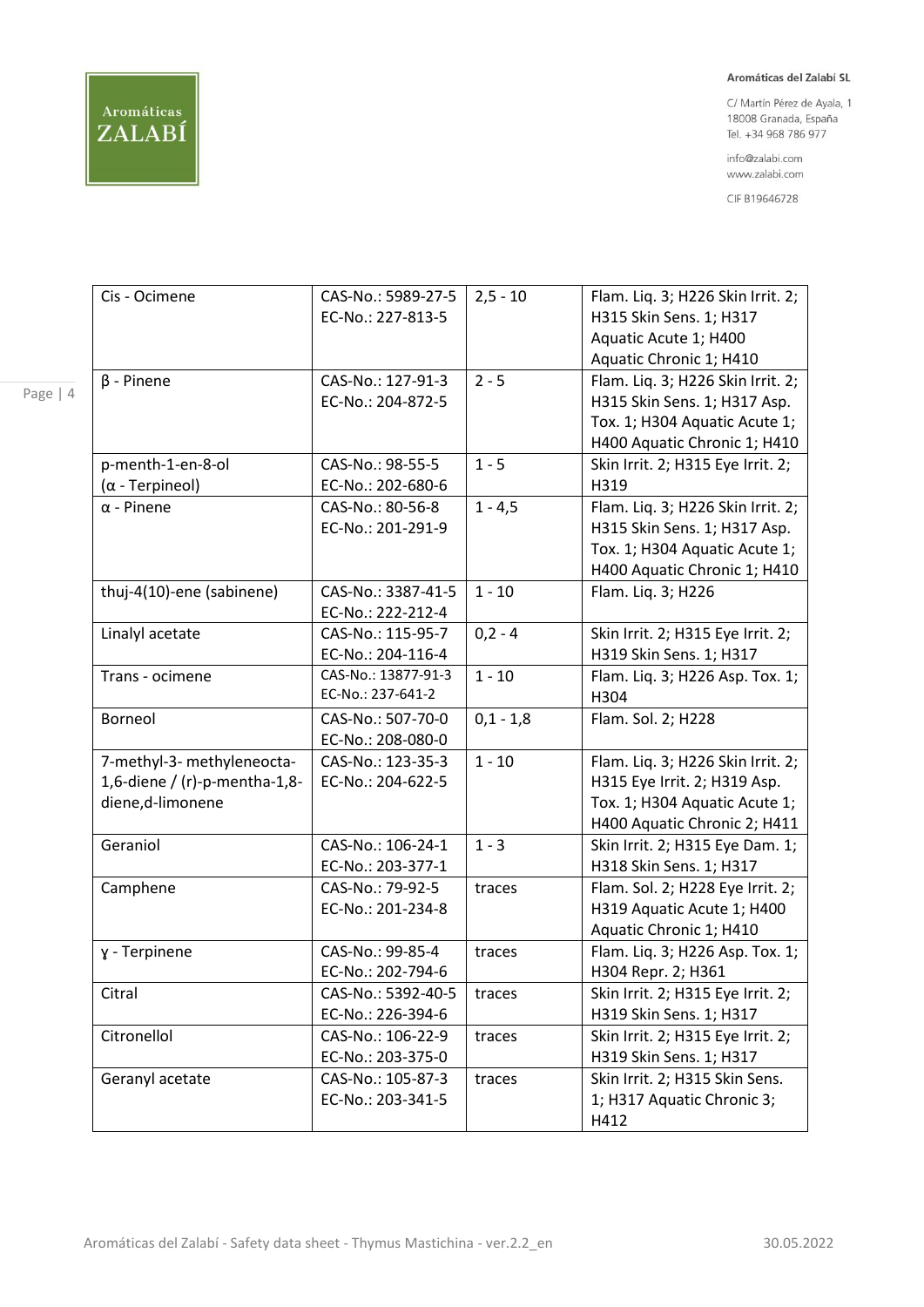C/ Martín Pérez de Ayala, 1 18008 Granada, España Tel. +34 968 786 977

info@zalabi.com www.zalabi.com

CIF B19646728

#### **SECTION 4: FIRST AID MEASURES**

#### **4.1 Description of first aid measures**

| Page $  5$ | General advice          | Do not leave the victim unattended.                                                                                                                                                                                    |
|------------|-------------------------|------------------------------------------------------------------------------------------------------------------------------------------------------------------------------------------------------------------------|
|            | If inhaled              | Remove person to fresh air and keep at rest. If<br>unconscious place in recovery position and seek<br>medical advice.                                                                                                  |
|            | If swallowed            | Keep respiratory tract clear. Rinse mouth with water.<br>Do not give milk or alcoholic beverages. Never give<br>anything by mouth to an unconscious person. Seek<br>medical advice immediately and show the container. |
|            | In case of eye contact  | First rinse with plenty of water for several minutes.<br>Remove contact lenses. Protect unharmed eye.                                                                                                                  |
|            | In case of skin contact | Remove contaminated clothes. Rinse skin with plenty<br>of water or shower. Refer for medical attention.                                                                                                                |

#### **4.2 Most important symptoms and effects, both acute and delayed**

| <b>Risks</b> | $\ddot{\phantom{a}}$ | May be fatal if swallowed and enters airways. |
|--------------|----------------------|-----------------------------------------------|
|              |                      | Causes skin irritation.                       |
|              |                      | May cause an allergic skin reaction.          |
|              |                      | Causes serious eye irritation.                |
|              |                      |                                               |

#### **4.3 Indication of any immediate medical attention and special treatment needed**

In case of doubt or when symptoms of feeling unwell persist get medical attention. Never administer anything orally to persons who are unconscious.

| <b>SECTION 5: FIREFIGHTING MEASURES</b> |  |
|-----------------------------------------|--|
| 5.1 Extinguishing media                 |  |
|                                         |  |

Suitable extinguishing media : The Suitable extinguishing media in the state of the Use water spray, alcohol-resistant foam, dry chemical or carbon dioxide.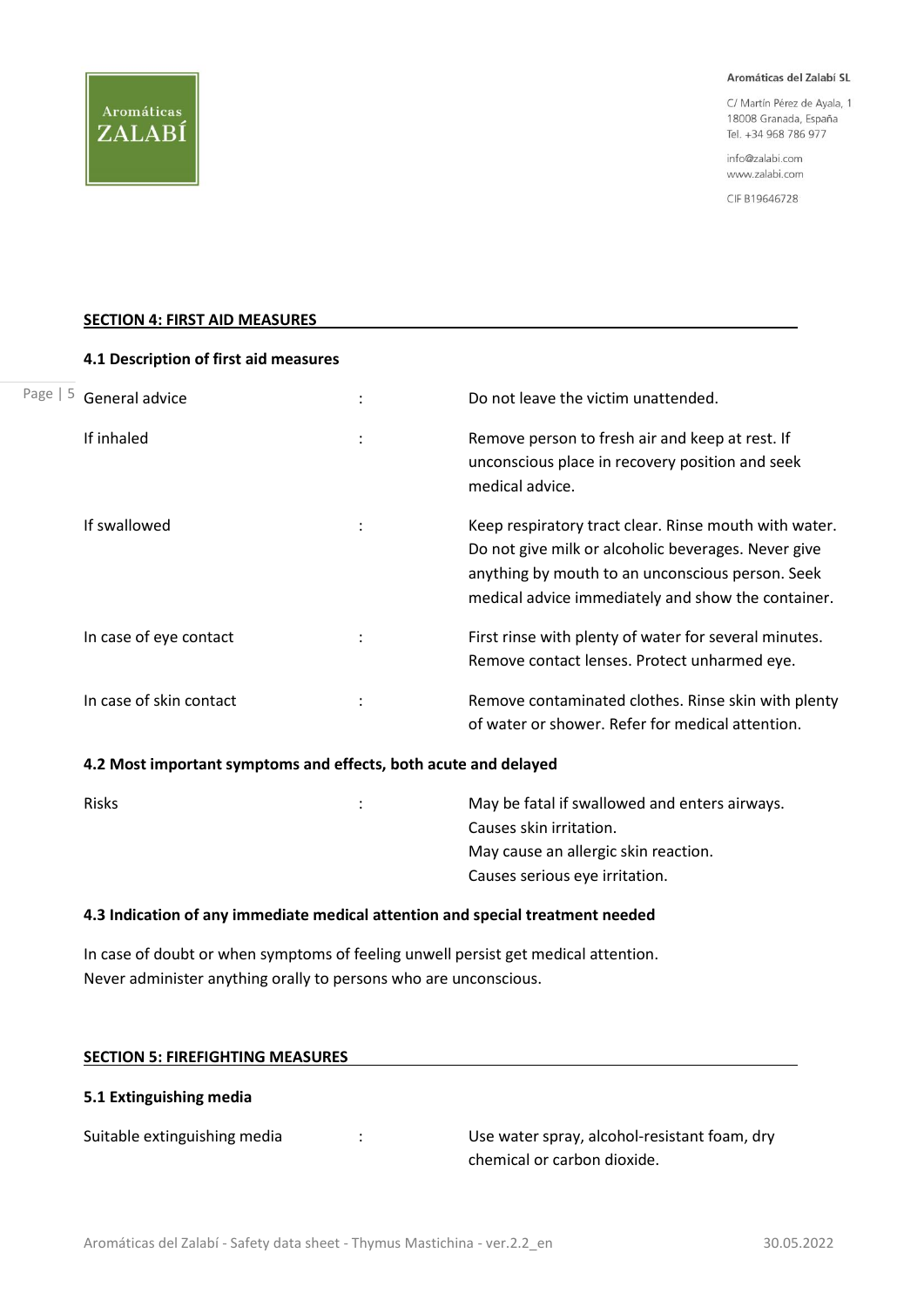C/ Martín Pérez de Ayala, 1 18008 Granada, España Tel. +34 968 786 977

info@zalabi.com www.zalabi.com

CIF B19646728

|            | Unsuitable extinguishing media                            |                      | For safety reasons do not use full water jet.                                                                                                           |
|------------|-----------------------------------------------------------|----------------------|---------------------------------------------------------------------------------------------------------------------------------------------------------|
|            | 5.2 Special hazards arising from the substance or mixture |                      |                                                                                                                                                         |
| Page $  6$ | Specific hazards during firefighting                      | ÷                    | May release toxic, irritating and/or corrosive gases.<br>Exposure to decomposition products may be a<br>hazard to health.                               |
|            | 5.3 Advice for firefighters                               |                      |                                                                                                                                                         |
|            | Firefighting instructions                                 | $\ddot{\phantom{a}}$ | Cool down the containers exposed to heat with a<br>water spray.                                                                                         |
|            | Protection during firefighting                            | $\ddot{\phantom{a}}$ | Do not attempt to act without suitable<br>protective equipment.                                                                                         |
|            | Further information                                       | $\ddot{\phantom{a}}$ | Standard procedure for chemical fires.<br>Use extinguishing measures that are appropriate to<br>local circumstances and the surrounding<br>environment. |

Note that:

Aromáticas

ZALABÍ

- *1- Closed containers may build up pressure at elevated temperatures.*
- *2- Avoid inhalation of fumes or vapors. Use appropriate respiratory protection.*
- *3- Prevent run-off from firefighting to enter drains or water courses.*

## **SECTION 6: ACCIDENTAL RELEASES MEASURES**

#### **6.1 Personal precautions, protective equipment, and emergency procedures**

Wear appropriate gloves to prevent skin exposure.

Use complete protective clothing if necessary.

Avoid inhalation of its vapors or smoke and use self-contained breathing apparatus if necessary. Evacuate the surroundings and maintain adequate ventilation in the working area after spilling.

#### **6.2 Environmental precautions**

Dangerous for the environment. Should not be released into the environment. Try to prevent the product from entering drains or water courses.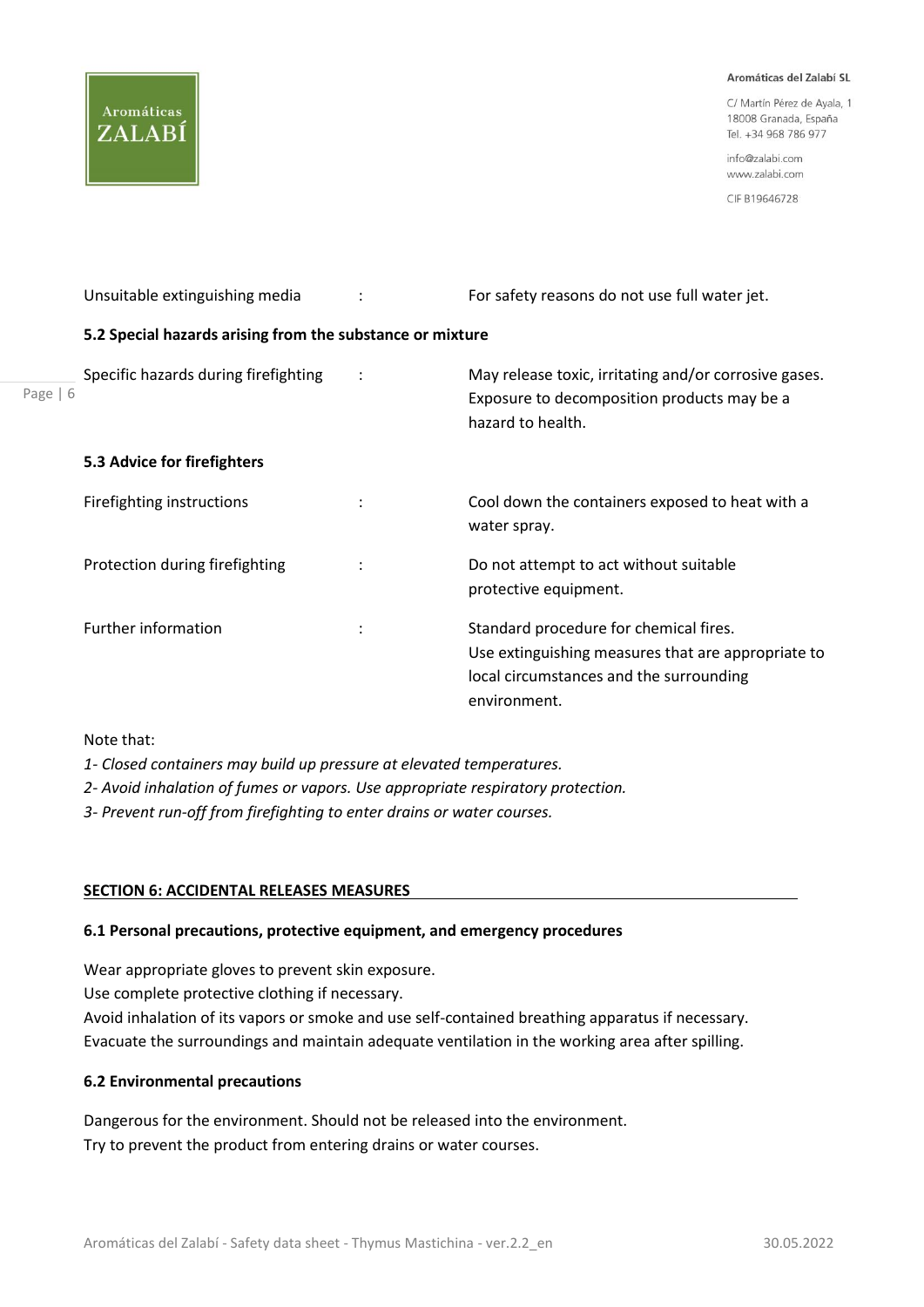C/ Martín Pérez de Ayala, 1 18008 Granada, España Tel. +34 968 786 977

info@zalabi.com www.zalabi.com

CIF B19646728

Do not allow contact with soil, surface, or ground water. If the product contaminates rivers and lakes or drains inform respective authorities.

#### **6.3 Methods and material for containment and cleaning up**

Page  $\vert$  7 Cover and wipe up with an inert, inorganic, non-combustible absorbent material. Ventilate area and wash spill site after material pickup is complete. Keep in suitable, closed containers for disposal.

## **6.4 Reference to other sections**

Aromáticas

ZALABÍ

Handling and storage. See chapter 7. Exposure controls/personal protection. See chapter 8. Disposal considerations. See chapter 13.

#### **SECTION 7: HANDLING AND STORAGE**

| 7.1 Precautions for safe handling                                |                |                                                                                                                                                                                                                |
|------------------------------------------------------------------|----------------|----------------------------------------------------------------------------------------------------------------------------------------------------------------------------------------------------------------|
| Advise on safe handling                                          |                | Smoking, eating, and drinking should be prohibited in<br>the application area.                                                                                                                                 |
| Heat and ignition sources                                        | ÷              | Keep away from heat, hot surfaces, sparks, open<br>flames, and other ignition sources. DO NOT SMOKE.                                                                                                           |
| Hygiene measures                                                 | $\ddot{\cdot}$ | General industrial hygiene practice.                                                                                                                                                                           |
| 7.2 Conditions for safe storage, including any incompatibilities |                |                                                                                                                                                                                                                |
| Requirements for storage<br>areas and containers                 |                | Electrical installations / working materials must<br>comply with the technological safety standards.<br>Keep containers sealed and in a fresh, dry, and well<br>ventilated area away from sources of ignition. |
| Advice on common storage                                         | $\bullet$      | No materials to be especially mentioned.                                                                                                                                                                       |

Other data in the state of the composition if stored and applied as directed.

#### **7.3 Specific end use(s)**

Raw material used in flavoring preparations and/or perfumery.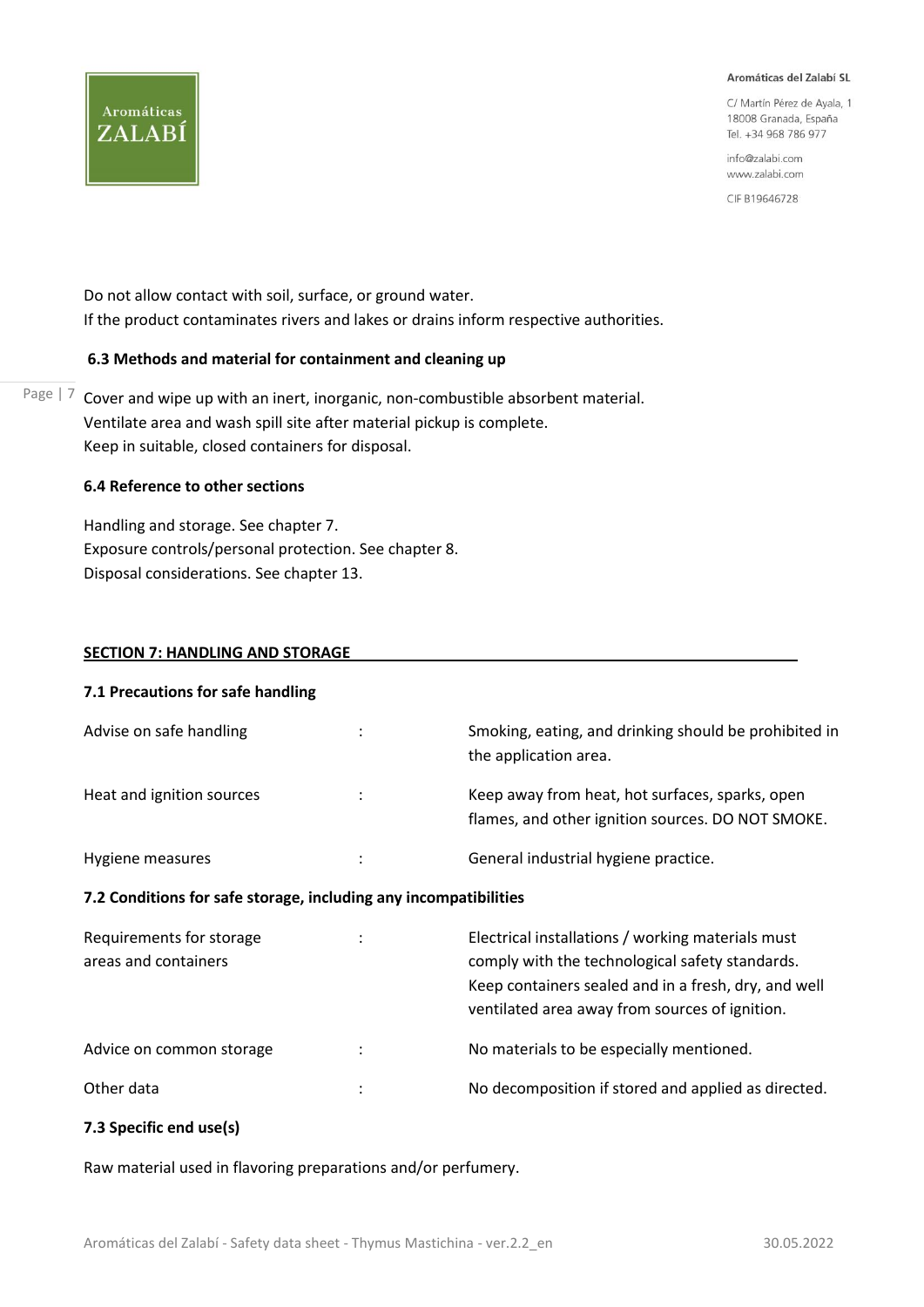

C/ Martín Pérez de Ayala, 1 18008 Granada, España Tel. +34 968 786 977

info@zalabi.com www.zalabi.com

CIF B19646728

#### **SECTION 8: EXPOSURE CONTROLS/PERSONAL PROTECTION**

#### Page | 8

**8.1 Control parameters**

Inhalation exposure to the components listed on the label may cause long-term systemic effects.

#### **8.2 Exposure controls**

| Respiratory protection | Use self-filtering mask for vapor.<br>CEN standards: EN 405<br>« CE » marking, Category II                                                                       |
|------------------------|------------------------------------------------------------------------------------------------------------------------------------------------------------------|
| Hand protection        | Protective gloves.<br>CEN standards: EN 374-1, EN 374-2, EN 374-3, EN 420<br>«CE» marking, Category II                                                           |
| Eye protection         | Use protective goggles with built-in frame.<br>CEN standards: EN 166<br>«CE» marking, Category II                                                                |
| <b>Skin Protection</b> | Anti-static protective clothing.<br>CEN standards: EN 340, EN 1149-1, EN 1149-2,<br>EN 1149-3, EN 1149-5<br>«CE» marking, Category II                            |
| Other protection       | Anti-static safety footwear against chemicals.<br>CEN standards: EN ISO 13287, EN 13832-1,<br>EN 13832-2, EN 13832-3, EN ISO 20345<br>«CE» marking, category III |

#### **SECTION 9: PHYSICAL AND CHEMICAL PROPERTIES**

#### **9.1 Information on basic physical and chemical properties**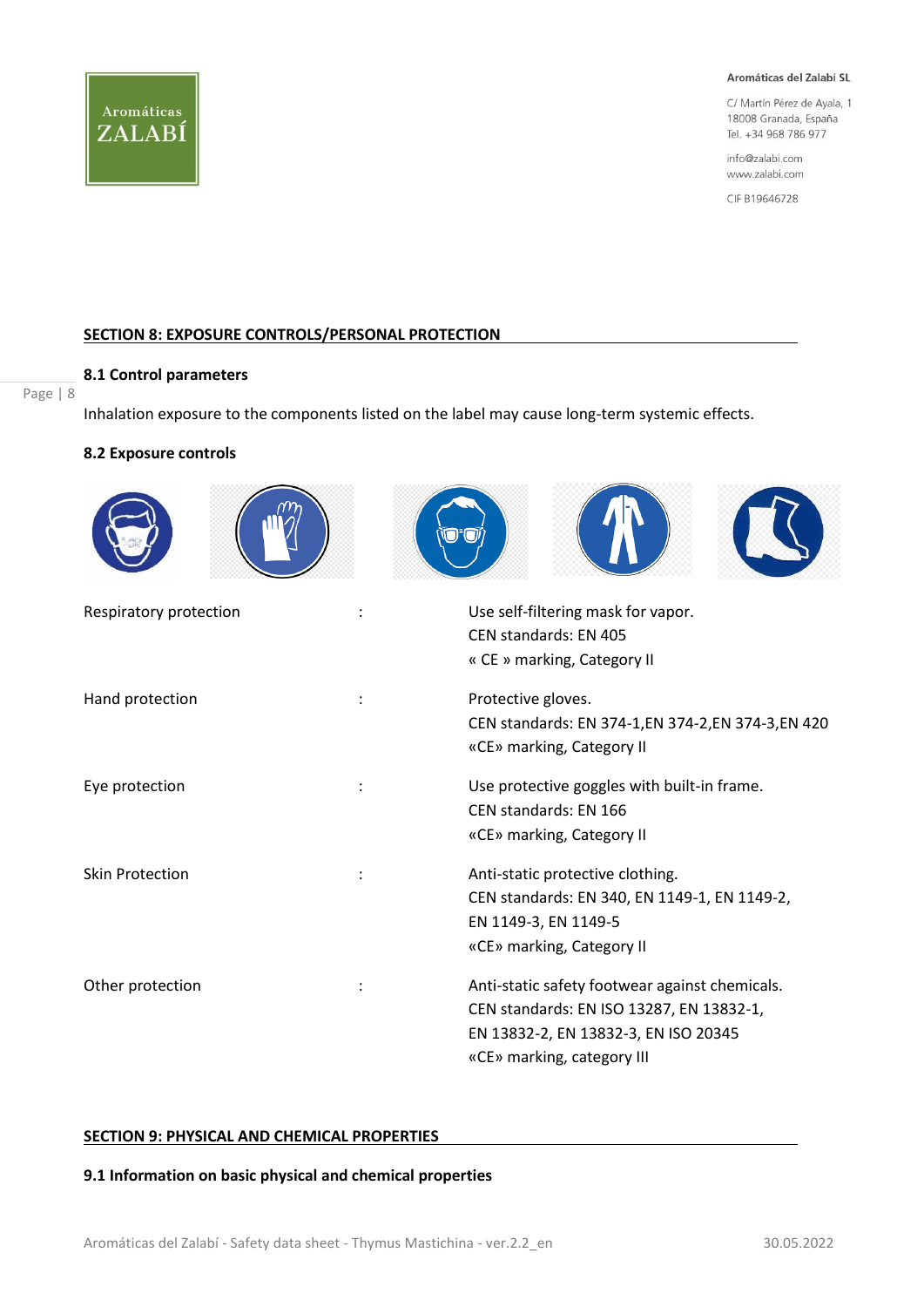# Aromáticas ZALABÍ

#### Aromáticas del Zalabí SL

C/ Martín Pérez de Ayala, 1 18008 Granada, España Tel. +34 968 786 977

info@zalabi.com www.zalabi.com

CIF B19646728

|           | Appearance              | ٠ | Liquid.                                         |
|-----------|-------------------------|---|-------------------------------------------------|
|           | Color                   | ٠ | Almost colorless to pale yellow.                |
|           | Odor                    | ٠ | Characteristic, cineolic, spicy.                |
|           | Density                 | ٠ | 0,890 to 0,920 (g/ml) (20 °C)                   |
| Q<br>Page | Refractive Index        | ٠ | 1,460 to 1,470 (20 °C)                          |
|           | <b>Optical Rotation</b> | ٠ | $-4^{\circ}$ to +6 $^{\circ}$ (20 $^{\circ}$ C) |
|           | Flash point             | ٠ | 59 $^{\circ}$ C                                 |

## **SECTION 10: STABILITY AND REACTIVITY**

| 10.1 Reactivity                         | Flammable liquid and vapors.                                                                       |
|-----------------------------------------|----------------------------------------------------------------------------------------------------|
| 10.2 Chemical stability                 | Stable under recommended storage conditions.                                                       |
| 10.3 Possibility of hazardous reactions | No hazards to be specially mentioned.                                                              |
| 10.4 Conditions to avoid                | Avoid contact with hot surfaces. Heat. No flames, no<br>sparks. Eliminate all sources of ignition. |
| 10.5 Incompatible materials             | No data available.                                                                                 |
| 10.6 Hazardous decomposition products   | No decomposition if used and stored as directed.                                                   |

## **SECTION 11: TOXICOLOGICAL INFORMATION**

| 11.1 Information on toxicological effects |                |                                                |  |
|-------------------------------------------|----------------|------------------------------------------------|--|
| Acute toxicity                            |                | Not classified based on available information. |  |
| Skin corrosion/irritation                 |                | Causes skin irritation.                        |  |
| Serious eye damage/eye irritation         | $\ddot{\cdot}$ | Causes serious eye irritation.                 |  |
| Skin sensitization                        |                | May cause an allergic skin reaction.           |  |
| Respiratory sensitization                 |                | Not classified based on available information. |  |
| Germ cell mutagenicity                    |                | Not classified based on available information. |  |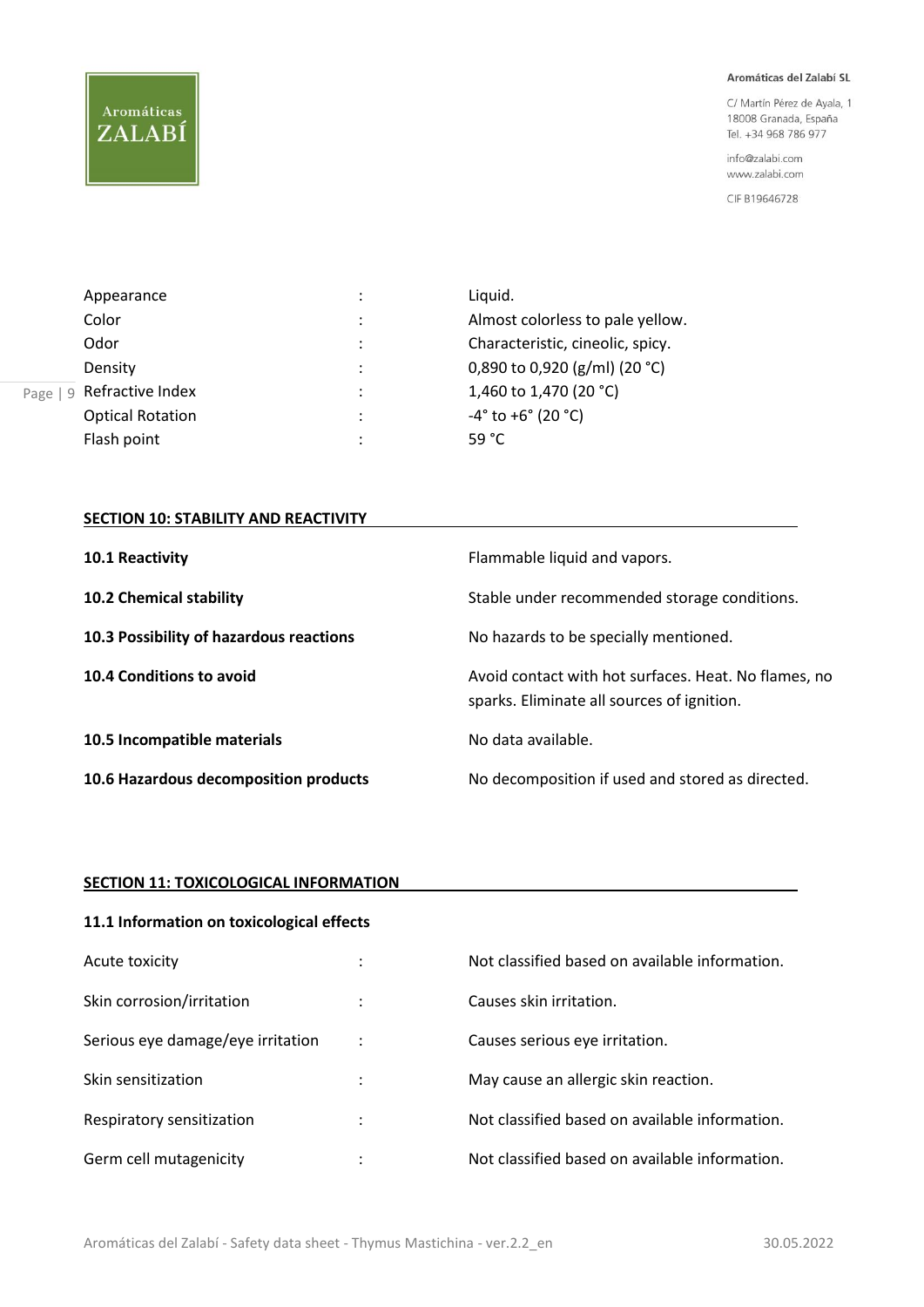# Aromáticas ZALABÍ

Page |

#### Aromáticas del Zalabí SL

C/ Martín Pérez de Ayala, 1 18008 Granada, España Tel. +34 968 786 977

info@zalabi.com www.zalabi.com

CIF B19646728

|    | Carcinogenicity          | ٠<br>$\cdot$         | Not classified based on available information. |  |
|----|--------------------------|----------------------|------------------------------------------------|--|
| 10 | Reproductive toxicity    |                      | Not classified based on available information. |  |
|    | STOT - single exposure   | $\ddot{\phantom{a}}$ | Not classified based on available information. |  |
|    | STOT - repeated exposure |                      | Not classified based on available information. |  |
|    | Aspiration toxicity      |                      | May be fatal if swallowed and enters airways.  |  |

#### **SECTION 12: ECOLOGICAL INFORMATION**

| 12.1 Acute aquatic toxicity             | Toxic to aquatic life.                                                    |
|-----------------------------------------|---------------------------------------------------------------------------|
| 12.2 Persistence and degradability      | Not available.                                                            |
| <b>12.3 Bioconcentration Factor</b>     | Not determined.                                                           |
| 12.4 Mobility in soil                   | Not available.                                                            |
| 12.5 Results of PBT and vPvB assessment | Not determined.                                                           |
| 12.6 Other adverse effects              | Do not allow the material to enter streams, sewers<br>or other waterways. |

## **SECTION 13: DISPOSAL CONSIDERATIONS**

## **13.1 Waste treatment methods**

Containers must be disposed of as hazardous waste. Do not re-use empty containers. Dilute the remaining material and neutralize.

Dispose of in accordance with all state and local environmental regulations.

Empty containers should be taken to an approved waste handling site for recycling or disposal. Flammable vapors may accumulate in the container.

#### **SECTION 14: TRANSPORT INFORMATION**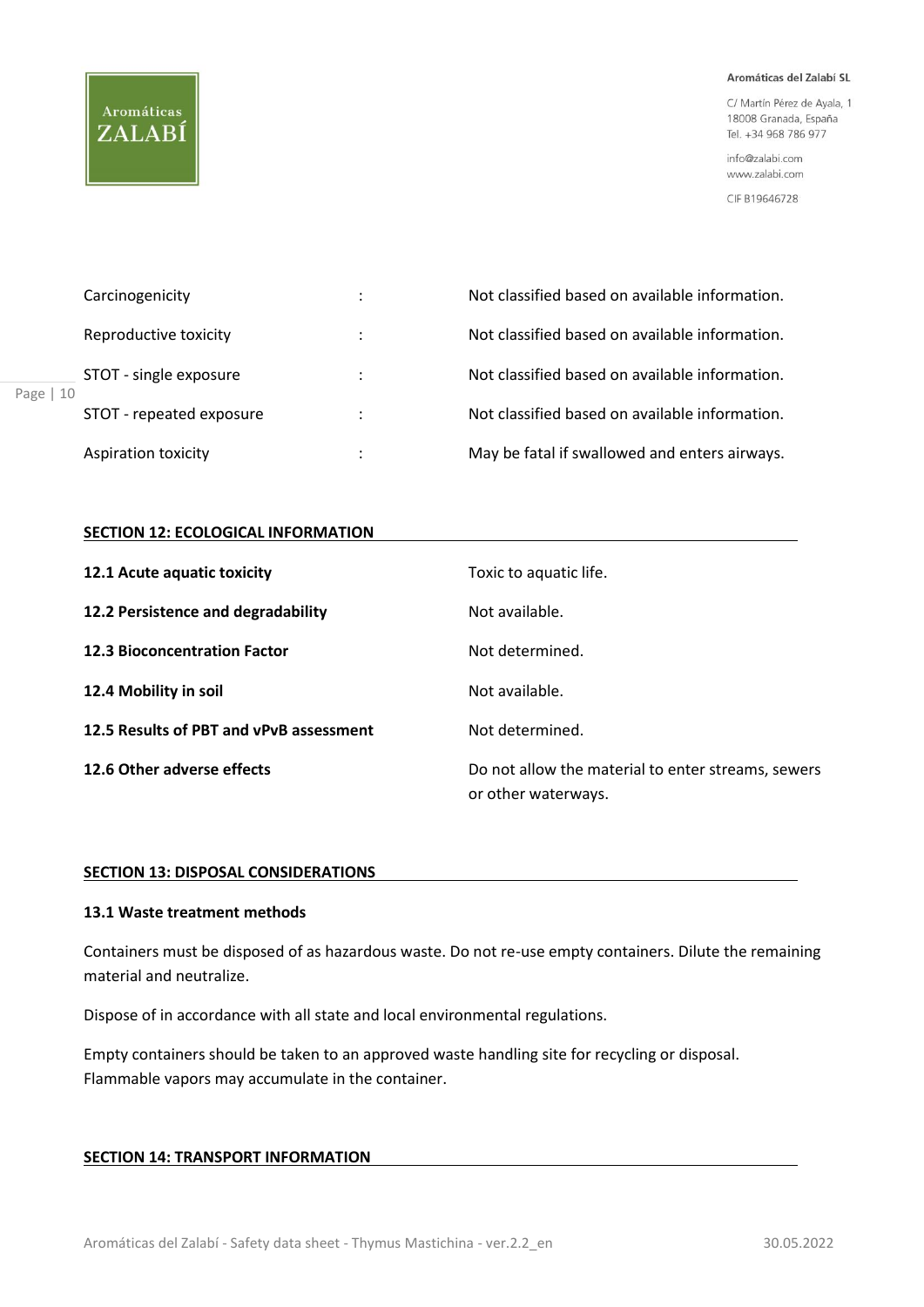

Page | 11

#### Aromáticas del Zalabí SL

C/ Martín Pérez de Ayala, 1 18008 Granada, España Tel. +34 968 786 977

info@zalabi.com www.zalabi.com

CIF B19646728

|                            | <b>ADR/RID/ADN</b>   | <b>IMDG</b>         | <b>IATA-ICAO</b>           |
|----------------------------|----------------------|---------------------|----------------------------|
| <b>UN number</b>           | <b>UN1169</b>        | <b>UN1169</b>       | UN1169                     |
| Proper shipping name       | Extracts, aromatic,  | Extracts, aromatic, | Extracts, aromatic, liquid |
|                            | liquid               | liquid              |                            |
| <b>Transport Hazard</b>    | 3                    | 3                   | 3                          |
| class                      |                      |                     |                            |
| Packing group              | $\mathbf{III}$       | $\mathbf{III}$      | $\mathbf{III}$             |
| Environmentally            | Environmentally      | Environmentally     | Environmentally            |
| hazardous                  | hazardous and marine | hazardous and       | hazardous and marine       |
|                            | pollutant            | marine pollutant    | pollutant                  |
| <b>Further information</b> | Flammable liquids    | Flammable liquids   | Flammable liquids          |

## **14.1 Labelling according to RID / ADR, IMCO / IMDG, OACI / IATA**



#### **14.2 Special precautions for user.**

Not applicable.

#### **14.3 Transport in bulk according to Annex II of MARPOL and the IBC Code.**

Not applicable for product as supplied.

#### **SECTION 15: REGULATORY INFORMATION**

**15.1 Safety, health, and environmental regulations/legislation specific for the substance or mixture:** 

## **Seveso III (directive 2012/18/Eu of the European Parliament and of the Council on the control of major accident hazards involving dangerous substances.**